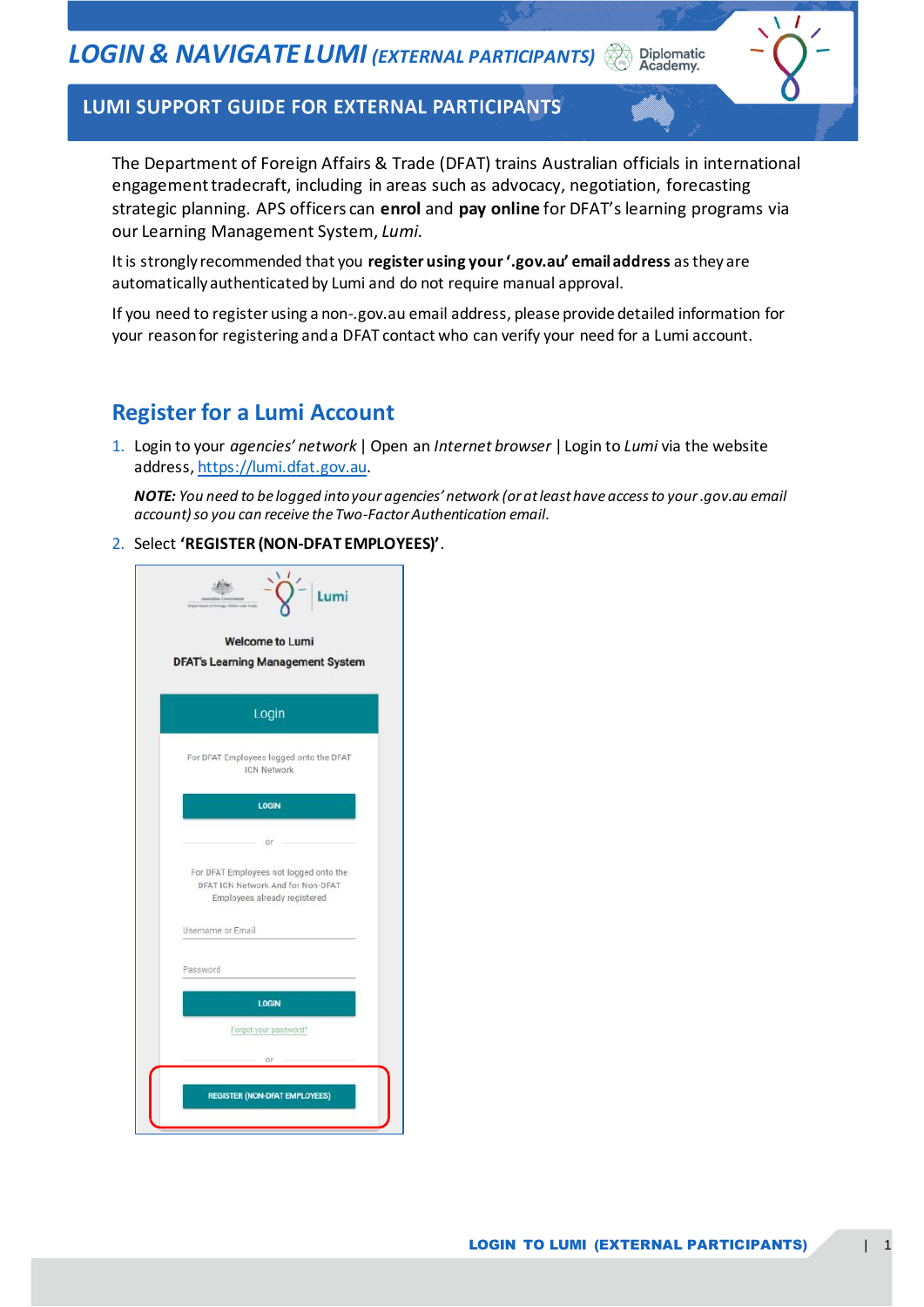- 3. Fill in the required details **using your '.gov.au' email address**.
- 4. Tick **'I have read and accept the privacy notice'** | Select **'REGISTER'**. *NOTE: A link to the Privacy Notice is at the top of the registration screen.*

### **Navigating Lumi**

You are now ready to use Lumi to browse, register, and track learning available to APS agency officers. You can:

- 1. Use the *Search* feature [\*Toolbar, top right];
- 2. Access DFAT's external *Catalogue* of learning courses, videos and resources [\*Toolbar, top right];
- 3. View the *Calendar* for live learning sessions (Face-to-Face & Face-to-Screen [E.g. WebEx]) [\*Toolbar, top left]; or
- 4. Access your *Training History* [\*Toolbar, top left].



Additional support guides on how to navigate and use the systemare available within Lumi, once you login, under the *'Resources'* tab.

## **Logging Out**

1. To logout, select the **'person'** icon in the top right-hand corner of the Home page and select **'Logout'**.